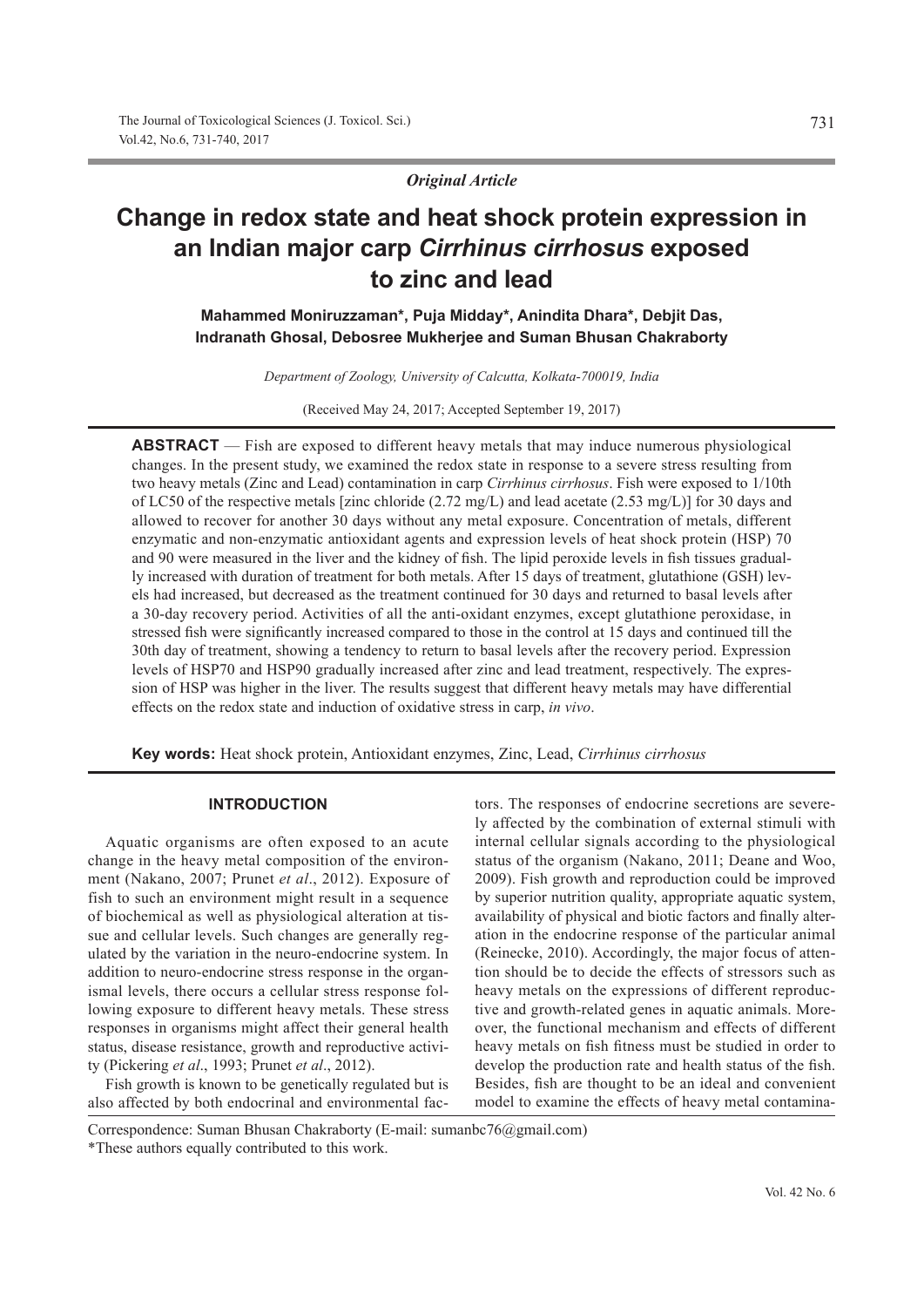tion and other complex stressors on the organism for both short and longer periods. It has been observed that there is a difference in the functional aspect between essential metals such as zinc and non-essential metals such as lead (Serafim *et al*., 2012). However, limited reports are available regarding such functional differences between essential and non-essential metals in fish. The present study aims to identify the differences in response against essential metal zinc and non-essential metal lead on fish.

Elevated amount of heavy metals could be severely harmful due to variation in intracellular protein machinery either directly by denaturation of enzymes and/ or indirectly due to production of high amount reactive oxygen species (ROS) (Pourahmad and O'Brien, 2000; Dröge, 2002). ROS might activate the apoptotic pathway and thereby increase cytotoxicity in several tissues. The majority of recent reports have clearly indicated the role of ROS in heavy metal-induced apoptotic pathways in different cell types, including hepatocytes (Ma *et al*., 1998; Pourahmad and O'Brien, 2000; Zhai *et al*., 2000).

Heat shock proteins (HSPs), a family of molecular chaperones, are one of the most important regulators of stress physiology in cellular levels and play a vital role in defending cells from hepatotoxic trauma (Salminen *et al*., 1996), including metal toxicity (Ma *et al*., 1998). The most extensively reported member of the HSP family, particularly during toxic stress response, is the 70 kDa family of the proteins (HSP70) (Hightower, 1991). However, the amount of inducible HSP70 is increasingly synthesized in the stressed cells, especially after heavy metal exposure in fish, compared with their unstressed counterparts (Sanders *et al*., 1995; Boone and Vijayan, 2002). The enhanced levels of HSP70 accumulation in stressed cells shield the destruction of protein machinery, initiate the process of renaturation of denatured proteins, check protein aggregation, target the damaged proteins for breakdown and finally facilitate protein biosynthesis and translocation of new proteins (Feder and Hofmann, 1999; Kregel, 2002). Together, all these studies clearly highlight the significance of HSP stimulation in preventing toxicity in the hepatic tissues (Salminen *et al*., 1996), but the missing link has yet to be established between different fish tissues. HSP90 were generally used as biomarkers against metals and organic compounds' stress in marine diatom *Ditylum brightwellii*. Exposure to different types and doses of copper and nickel compounds was monitored, revealing stimulation of HSP90 gene expression; however the pattern of such stimulation varied (Mahmood *et al*., 2014).

In the present study, we examined the redox state in response to severe stress derived from two important heavy metal contaminations (zinc and lead) in an important edible Indian major carp (*Cirrhinus cirrhosus*). *C. cirrhosus* is one of the important species used in aquaculture worldwide and is known to be susceptible to increase in the level of heavy metal contamination (Ohya *et al*., 1989). The objective of the present study was to examine the effect of heavy metal exposure on HSP70 and HSP90 protein expression and anti-oxidant status in the liver and kidney tissues in carp. As ROS generation is the most important mediator of metal-induced toxicity and stress, our observation might suggest whether HSP response to zinc and lead is self-regulating of the redox status in carp tissues, thus indicating potential mechanism of detoxication in a carp species.

## **MATERIALS AND METHODS**

#### **Experimental design**

*C. cirrhosus* (90-100 g weight and 19-20 cm length) irrespective of sex were collected from water bodies in and around Kolkata, India. Fishes were acclimatized for 15 days to laboratory conditions. The laboratory water was analyzed for different physico-chemical parameters such as temperature, pH, hardness, and salinity, and for concentrations of zinc and lead (APHA, 1999). The water quality parameters were as follows: temperature:  $20 \pm 1$ °C, pH: 7.25  $\pm$  0.25, conductivity: 340.6  $\pm$  16.4 µs/ cm, total hardness:  $135.5 \pm 9.3$  mg CaCO3/L, alkalinity:  $40.7 \pm 5.2$  mg CaCO3/L. No fish mortality was recorded during acclimatization. The acclimatized fishes showing no signs of stress were selected and divided into three groups of eighteen each for exposure to each toxicant. The first group served as a control and other two groups were exposed to sublethal concentrations of zinc chloride and lead acetate. LC50 values for zinc chloride and lead acetate (Analytical grade, Qualigens) were statistically determined (Finney, 1971). A dose of 2.72 mg/L (1/10th of LC50) of zinc chloride and a dose of 2.53 mg/L (1/10th of LC50) of lead acetate were administered to experimental groups daily for 30 days. The experiment was carried out in triplicate. The fishes were kept in 40-L glass aquaria with proper aeration and the water was renewed once after 24 hr replacing the test solution. After 15 days, 6 fish from each group were anesthetized with phenoxy-ethanol (1:20000, v/v), sacrificed and liver and kidney tissues were collected carefully from both treated and control group. Liver and kidney tissues were collected similarly from another 6 fish from each group after 30 days of treatment.

After completion of 30 days of experimentation, the remaining fish were transferred to fresh glass aquaria with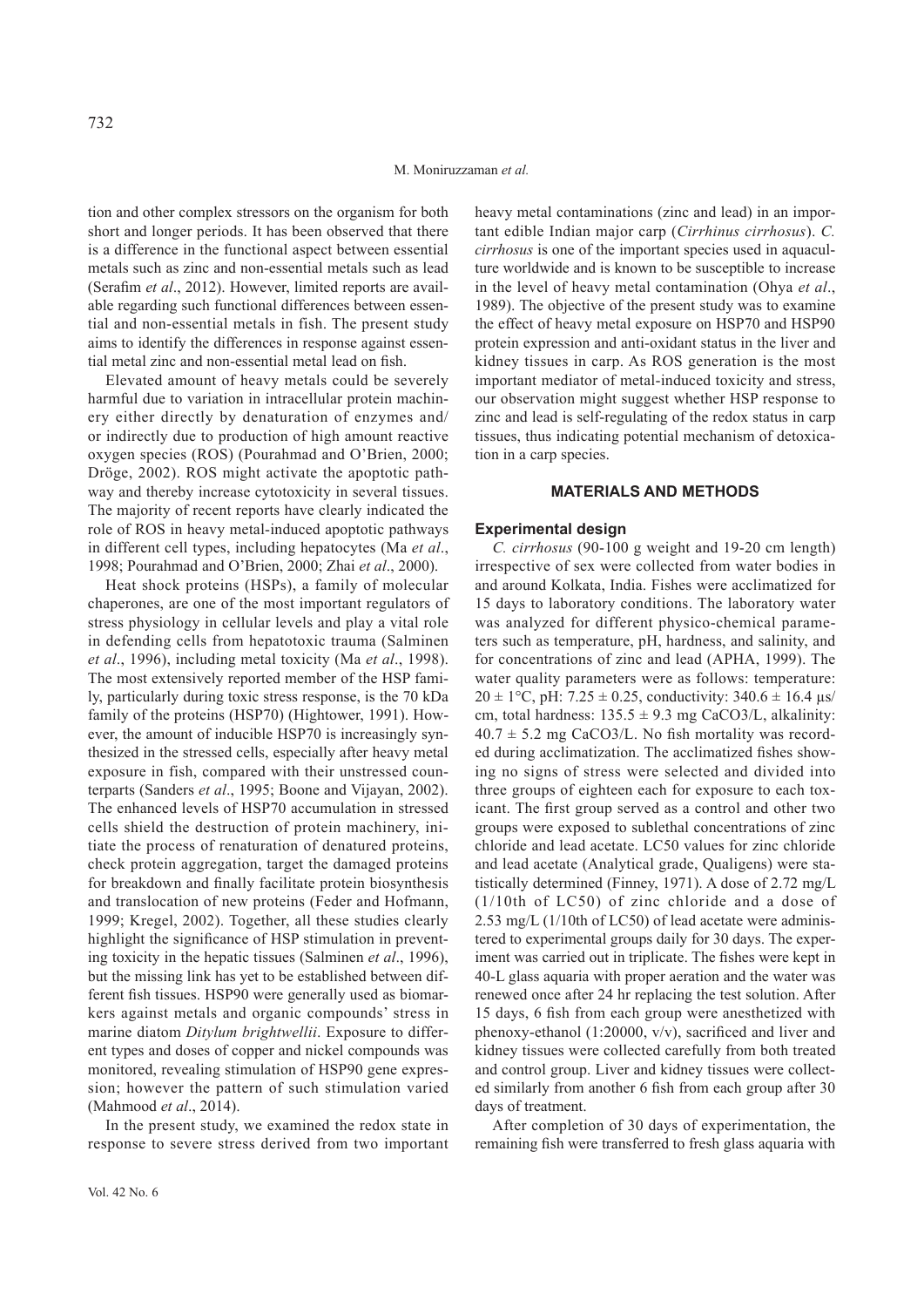no trace of either heavy metal. Water quality parameters were maintained as before with proper aeration and the water was renewed regularly. After another 30 days, 6 fish from each group were anesthetized with phenoxyethanol (1:20000, v/v), sacrificed and liver and kidney tissues were collected carefully. All tissues were kept at -20°C till further use.

### **Estimation of heavy metals in fish tissues**

In order to prepare biological samples for the determination of zinc (Zn) and lead (Pb) by AAS, a modified wet digestion procedure was followed (Chernoff, 1975). In brief, 1 g of each tissue was kept for overnight digestion in 5 mL of concentrated  $HNO<sub>3</sub>$ . The samples were then filtered in Watmann grade 1 filter paper and the filtrate was diluted to 100 mL in volumetric flask and 5 mL conc. HCl was added and the mixture was placed in fume bath for 15 min. After that the samples were cooled, filtered by Millipore filter paper (Grade 0.45 μm) and the filtrates were digested by a proportionate mixture of concentrated  $HNO<sub>3</sub>-HClO<sub>4</sub>$  and finally filtered in Watmann filter paper (grade-42) before detection of heavy metal concentration in AAS.

## **Sample preparation for antioxidative study**

Fraction of each tissue was stored in ice cold phosphate buffer, homogenized and sonicated at 4°C in a homogenizing buffer (50 mM Tris-HCl buffer, pH 7.4, 1 mM EDTA, 100 mM sucrose, 1 mM PMSF, and 1% leupeptin hemisulphate) to prepare 10% tissue homogenate, which was stored at -80°C until used for further study.

#### **Electrophoresis and immunoblotting**

The protein content of the samples was measured on 12.5% Laemmli SDS-PAGE and immunoblotted on the PVDF membrane following a wet electroblotting method (Moniruzzaman *et al*., 2016). The primary antibody (1:1000 dilution) was raised against a peptide corresponding to HSP70 / HSP90. The PVDF membranes were incubated separately with the primary antibody, followed by incubation with the respective secondary antibody (dilution 1:500). Densitometric scanning was performed to quantify individual band intensity of each immunoblot using ImageJ Software (Moniruzzaman *et al*., 2016).

# **Measurement of enzymatic and non-enzymatic antioxidants**

Tissues were homogenized with Tris buffered saline (10 mM Tris-HCl, 0.1 mM EDTA-2Na, 10 mM sucrose, 0.8% NaCl, pH 7.4), centrifuged and supernatant was used to measure levels of different enzymatic and non-enzymatic antioxidants such as malondialdehyde (MDA), reduced glutathione (GSH), superoxide dismutase (SOD), catalase (CAT), glutathione reductase (GRd), glutathione peroxidise (GPx), glutathione S-transferase (GST) according to standard methods described earlier (Moniruzzaman *et al*., 2016).

#### **Statistical analysis**

Means of intensity of different bands of the same protein was used to calculate the densitometric value of each immunoblot representing a specific protein. The respective band intensity value of each protein (i.e. HSP70 and HSP90) was expressed as relative densitometric units after normalization with the intensity of β-actin. Mean  $±$ S.E. values of such data ( $n = 6$ ) for respective immunoblots as well as for remaining variables were separately analyzed by one-way ANOVA. Where F values indicated significance, the means were compared by a post hoc multiple range test ( $P < 0.05$ ).

Two separate principal component analyses (PCA) for all the antioxidant enzymes with HSP70 and HSP90 were done to understand the ordination. First, interspecific patterns of stress were examined using a PCA on the correlation matrix of standardized biochemical parameters. This analysis allows comparison of antioxidant parameters with signalling molecules (HSP) within a multivariate morphological space and identification of patterns of correlation among physiological variables. Eigen values of each component of the PCA were considered to interpret results.

# **RESULTS**

Small concentrations of both Zn and Pb were found in liver and kidney tissues of control fish, possibly due to the presence of trace amount of the metals in tap water and fish feed. However, the metal concentration in feed was not measured during the present study. In control fish, the concentration of both the metals was observed to be higher in the liver than in the kidney (Table 1). The concentrations of Zn and Pb in both liver and kidney tissues increased significantly ( $P < 0.05$ ) in metal-exposed fish compared to control fish. Zinc treatment for 30 days resulted in significant increase ( $P < 0.05$ ) in Zn concentration in liver and kidney tissues compared to fish exposed to Zn for 15 days, while Pb treatment for 30 days resulted in significant increase ( $P < 0.05$ ) in Pb concentration in only kidney tissues compared to fish exposed to Pb for 15 days (Table 1). The concentrations of Zn and Pb in both liver and kidney tissues were significantly reduced  $(P < 0.05)$  after the recovery period compared to that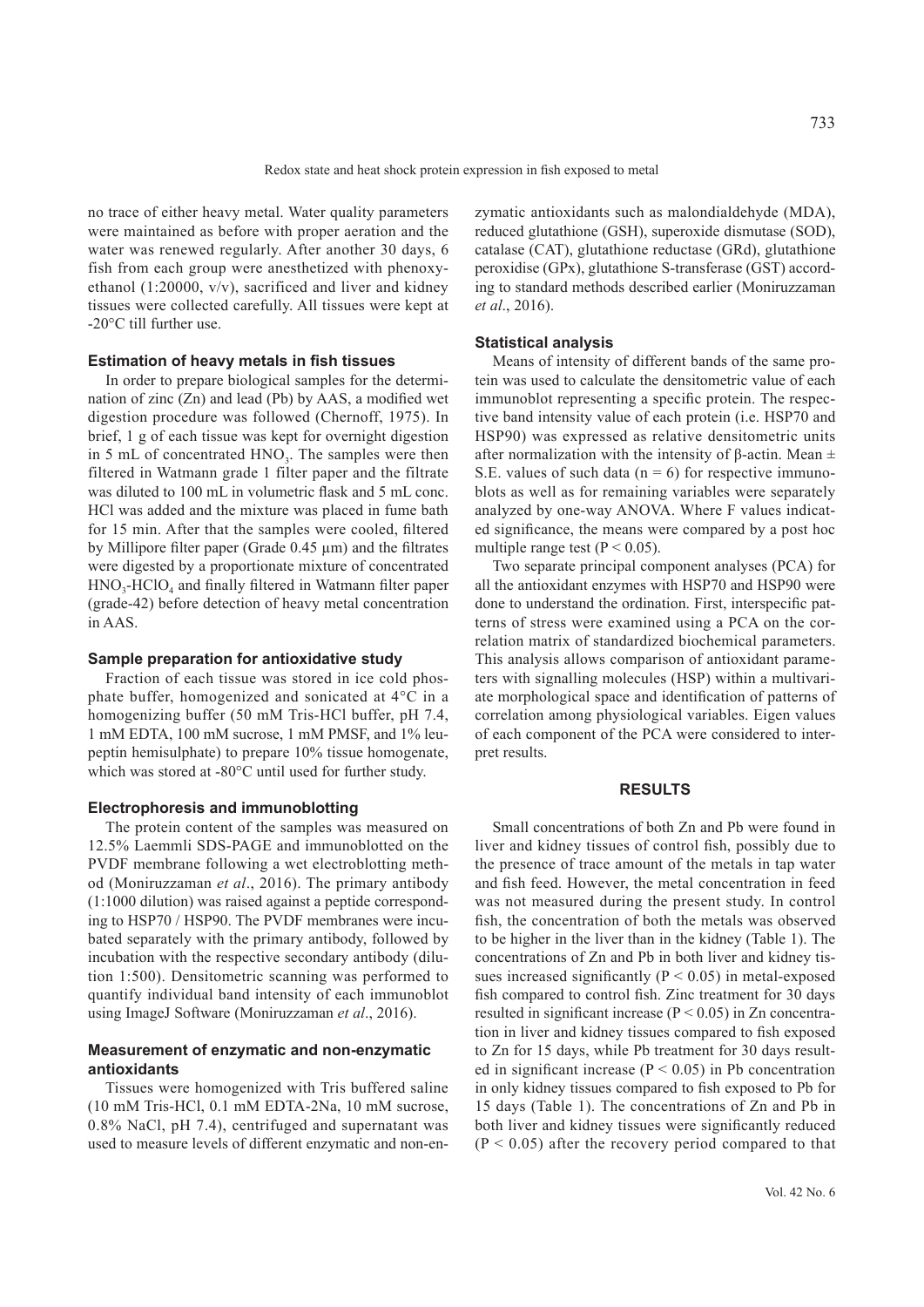**Table 1**. Zinc (Zn) and Lead (Pb) concentration (μg/g) in liver and kidney of *Cirrhinus cirrhosus* after 0, (control), 15 and 30 days of metal treatment, and after 30-day recovery period ( $n = 6$ ).

|               |                 | . .                           |                                   |
|---------------|-----------------|-------------------------------|-----------------------------------|
| <b>TISSUE</b> | <b>DAYS</b>     | $ZINC (Zn)$ [µg/g]            | LEAD (Pb) $\lceil \mu g/g \rceil$ |
| <b>LIVER</b>  | <b>CONTROL</b>  | $0.06 \pm 0.01$ <sup>gh</sup> | $0.05 \pm 0.01$ <sup>gh</sup>     |
|               | 15 DAYS         | $0.45 \pm 0.05$ bc            | $0.60 \pm 0.02$ <sup>ab</sup>     |
|               | 30 DAYS         | $0.62 \pm 0.04^{\circ}$       | $0.68 \pm 0.02^{\circ}$           |
|               | <b>RECOVERY</b> | $0.19 \pm 0.01$ ef            | $0.21 \pm 0.01$ ef                |
|               | <b>CONTROL</b>  | $0.03 \pm 0.01$ <sup>h</sup>  | $0.03 \pm 0.01$ <sup>fg</sup>     |
|               | 15 DAYS         | $0.40 \pm 0.01$ <sup>cd</sup> | $0.50 \pm 0.01$ bc                |
| <b>KIDNEY</b> | 30 DAYS         | $0.53 \pm 0.04$ <sup>ab</sup> | $0.74 \pm 0.02^{\circ}$           |
|               | <b>RECOVERY</b> | $0.31 \pm 0.01$ de            | $0.28 \pm 0.01$ de                |
|               |                 |                               |                                   |

Note: The letters in superscript denote significant variation within columns ( $P < 0.05$ ).

**Table 2.** Antioxidative enzymes activity (μ/mg protein/min) in liver and kidney of *Cirrhinus cirrhosus* after 0, (control), 15 and 30 days of Zinc (Zn) treatment, and after 30-day recovery period ( $n = 6$ ).

| <b>TISSUE</b> | <b>DAYS</b>     | <b>MDA</b>                              | <b>GSH</b>                     | <b>GST</b>                     | GRd                                                         | <b>GPx</b>                                                                                                                     | <b>SOD</b>                     | <b>CAT</b>                      |
|---------------|-----------------|-----------------------------------------|--------------------------------|--------------------------------|-------------------------------------------------------------|--------------------------------------------------------------------------------------------------------------------------------|--------------------------------|---------------------------------|
| <b>LIVER</b>  | <b>CONTROL</b>  | $8.43 \pm 0.78$ f                       | 53.06 $\pm$ 4.95 <sup>bc</sup> | $29.10 \pm 3.28$ ef            | $10.40 \pm 1.08$ ef                                         | $12.96 \pm 0.98$ abc                                                                                                           | $18.20 \pm 2.01$ ef            | $18.56 \pm 1.43$ def            |
|               | 15 DAYS         | $10.60 \pm 0.91$ cde 59.13 $\pm$ 4.94a  |                                | $32.53 \pm 4.8$ bc             | $13.30 \pm 0.96$ ab $13.56 \pm 1.30$ ab                     |                                                                                                                                | $22.73 \pm 1.51$ <sup>ab</sup> | $22.56 \pm 3.20^{\circ}$        |
|               | 30 DAYS         | $12.13 \pm 1.01$ bcd $48.73 \pm 5.20$ e |                                | $35.93 \pm 2.2^{\circ}$        | $14.40 \pm 2.08^{\circ}$                                    | $14.16 \pm 1.06^{\circ}$                                                                                                       | $24.76 \pm 1.98^{\circ}$       | $22.90 \pm 1.66^{\circ}$        |
|               | <b>RECOVERY</b> | $10.53 \pm 0.78$ de                     | $51.36 \pm 6.40$ bcde          | $34.13 \pm 3.08$ <sup>ab</sup> | $12.33 \pm 1.92$ bed $13.20 \pm 0.88$ abe                   |                                                                                                                                | $21.56 \pm 2.11$ bc            | $21.33 \pm 2.03$ <sup>abc</sup> |
| <b>KIDNEY</b> | CONTROL         | 9.19 $\pm$ 0.89 $\text{ef}$             | $49.66 \pm 3.81$ de            | $27.20 \pm 4.30$ <sup>e</sup>  | $9.21 \pm 1.01$ <sup>fg</sup> $11.03 \pm 0.80$ <sup>e</sup> |                                                                                                                                | $15.13 \pm 2.02$               | $15.13 \pm 1.21$                |
|               | 15 DAYS         | $12.90 \pm 0.97$                        | 53.70 $\pm$ 3.47 <sup>a</sup>  | $29.00 \pm 2.70$ ef            |                                                             | $11.60 \pm 2.40$ cde $12.80 \pm 1.03$ abcd                                                                                     | $18.40 \pm 0.95$ <sup>fg</sup> | $19.23 \pm 1.08$ def            |
|               | 30 DAYS         | $14.53 \pm 1.86^{\circ}$                | $45.50 \pm 3.95$ <sup>e</sup>  | $32.46 \pm 2.90$ bc            | $12.86 \pm 1.81$ abc $13.60 \pm 0.95$ ab                    |                                                                                                                                | $20.80 \pm 1.08$ bcd           | $19.83 \pm 1.44$ cde            |
|               | <b>RECOVERY</b> | 13.06 $\pm$ 0.94 <sup>ab</sup>          | 50.10 $\pm$ 2.89 cde           |                                |                                                             | 31.46 $\pm$ 3.40 <sup>cd</sup> 12.20 $\pm$ 0.98 <sup>bcd</sup> 11.93 $\pm$ 1.07 <sup>bcde</sup> 18.80 $\pm$ 2.14 <sup>de</sup> |                                | $18.20 \pm 1.33$ <sup>efg</sup> |

Notes: SOD – Super Oxide Dismutase (u/mg protein/min), CAT – Catalase (u/mg protein/min), GPx – Glutathione Peroxidase (u/mg protein/min), GST – Glutathione S-transferase (u/mg protein/min), GRd – Glutathione reductase (u/mg protein/min), GSH – Reduced Glutathione (u/mg protein/ min), MDA – Malondialdehyde (u/mg protein/min). The letters in superscript denote significant variation within columns (P < 0.05).

**Table 3.** Antioxidative enzymes activity (μ/mg protein/min) in liver and kidney of *Cirrhinus cirrhosus* after 0, (control), 15 and 30 days of Lead (Pb) treatment, and after 30-day recovery period ( $n = 6$ ).

| <b>TISSUE</b> | <b>DAYS</b>     | <b>MDA</b>                          | <b>GSH</b>                      | <b>GST</b>                     | GRd                            | GPx                             | <b>SOD</b>                    | <b>CAT</b>                     |
|---------------|-----------------|-------------------------------------|---------------------------------|--------------------------------|--------------------------------|---------------------------------|-------------------------------|--------------------------------|
| <b>LIVER</b>  | <b>CONTROL</b>  | $8.45 \pm 0.60$ <sup>e</sup>        | 53.04 $\pm$ 4.12 <sup>bc</sup>  | $29.12 \pm 3.66$ d             | $10.32 \pm 0.73$ ef            | $12.85 \pm 1.05$ <sup>cd</sup>  | $18.14 \pm 2.20$              | $18.49 \pm 0.92$ bed           |
|               | 15 DAYS         | $11.43 \pm 0.90$ <sup>e</sup>       | $59.36 \pm 3.80^{\circ}$        | $34.20 \pm 2.50$ bc            | $15.43 \pm 2.07$ <sup>ab</sup> | $13.66 \pm 0.90$ bc             | $24.06 \pm 2.01^{\circ}$      | $24.90 \pm 1.20^{\circ}$       |
|               | 30 DAYS         | $13.00 \pm 0.81$ <sup>abc</sup>     | $48.13 \pm 3.11$ de             | $37.93 \pm 3.03^{\circ}$       | $16.13 \pm 1.40^{\circ}$       | $16.50 \pm 1.40^{\circ}$        | $24.80 \pm 1.33$ <sup>a</sup> | $24.39 \pm 1.82^{\circ}$       |
|               | <b>RECOVERY</b> | $11.80 \pm 1.02$ <sup>cde</sup>     | $51.70 \pm 5.50$ bcd            | $37.46 \pm 3.70$ <sup>ab</sup> | $14.00 \pm 0.97$ <sup>a</sup>  | $15.86 \pm 1.10^a$              | $23.60 \pm 2.12^{\circ}$      | $23.33 \pm 1.05$ <sup>ab</sup> |
| <b>KIDNEY</b> | CONTROL         | $9.26 \pm 0.80$ f                   | $49.70 \pm 3.29$ cde            | $27.29 \pm 1.95$ d             | $9.26 \pm 0.68$ fg             | $11.10 \pm 1.08$ de             | $15.08 \pm 2.07$ d            | $15.30 \pm 2.20$ d             |
|               | 15 DAYS         | $12.76 \pm 1.23$ abed 54.70 ± 6.08b |                                 | $33.10 \pm 2.90$               | $12.43 \pm 0.88$ <sup>cd</sup> | $12.33 \pm 0.90$ cde            | $19.73 \pm 0.96$ bc           | $20.90 \pm 1.50$ abc           |
|               | 30 DAYS         | $13.93 \pm 0.95a$                   | $46.40 \pm 2.407$ <sup>e</sup>  | $33.60 \pm 4.22$               | $12.63 \pm 1.15$ <sup>cd</sup> | $12.50 \pm 0.81$ de             | $20.80 \pm 0.92^{\circ}$      | $20.30 \pm 1.10$ abc           |
|               | <b>RECOVERY</b> | $13.13 \pm 1.61$ <sup>ab</sup>      | $49.33 \pm 5.10$ <sup>cde</sup> | $33.80 \pm 4.16$ °             | $12.00 \pm 1.1$ <sup>de</sup>  | $12.86 \pm 1.41$ <sup>bcd</sup> | $19.23 \pm 1.18$ bc           | $19.00 \pm 0.84$ bed           |

Notes: SOD – Super Oxide Dismutase (u/mg protein/min), CAT – Catalase (u/mg protein/min), GPx – Glutathione Peroxidase (u/mg protein/min), GST – Glutathione S-transferase (u/mg protein/min), GRd – Glutathione reductase (u/mg protein/min), GSH – Reduced Glutathione (u/mg protein/ min), MDA – Malondialdehyde (u/mg protein/min). The letters in superscript denote significant variation within columns (P < 0.05).

in treated groups. However, Zn and Pb concentrations in both liver and kidney tissues of treated fish after the recovery period were significantly higher ( $P < 0.05$ ) compared to control fish. In both liver and kidney tissues of fish exposed to metal for 15 and 30 days, Pb was found to be present at higher concentrations compared to Zn (Table 1).

heavy metal treatments, and had increased significantly  $(P < 0.05)$  compared with control fish both at 15 and 30 days post-stress. The level of MDA was higher in the kidney than the liver. After 30 days, MDA level recovery was more evident in the liver than in the kidney, and the extent of recovery was more for Zn treatment in comparison to Pb (Tables 2, 3).

MDA levels in fish gradually increased for both

At 15 days post treatment, GSH levels increased sig-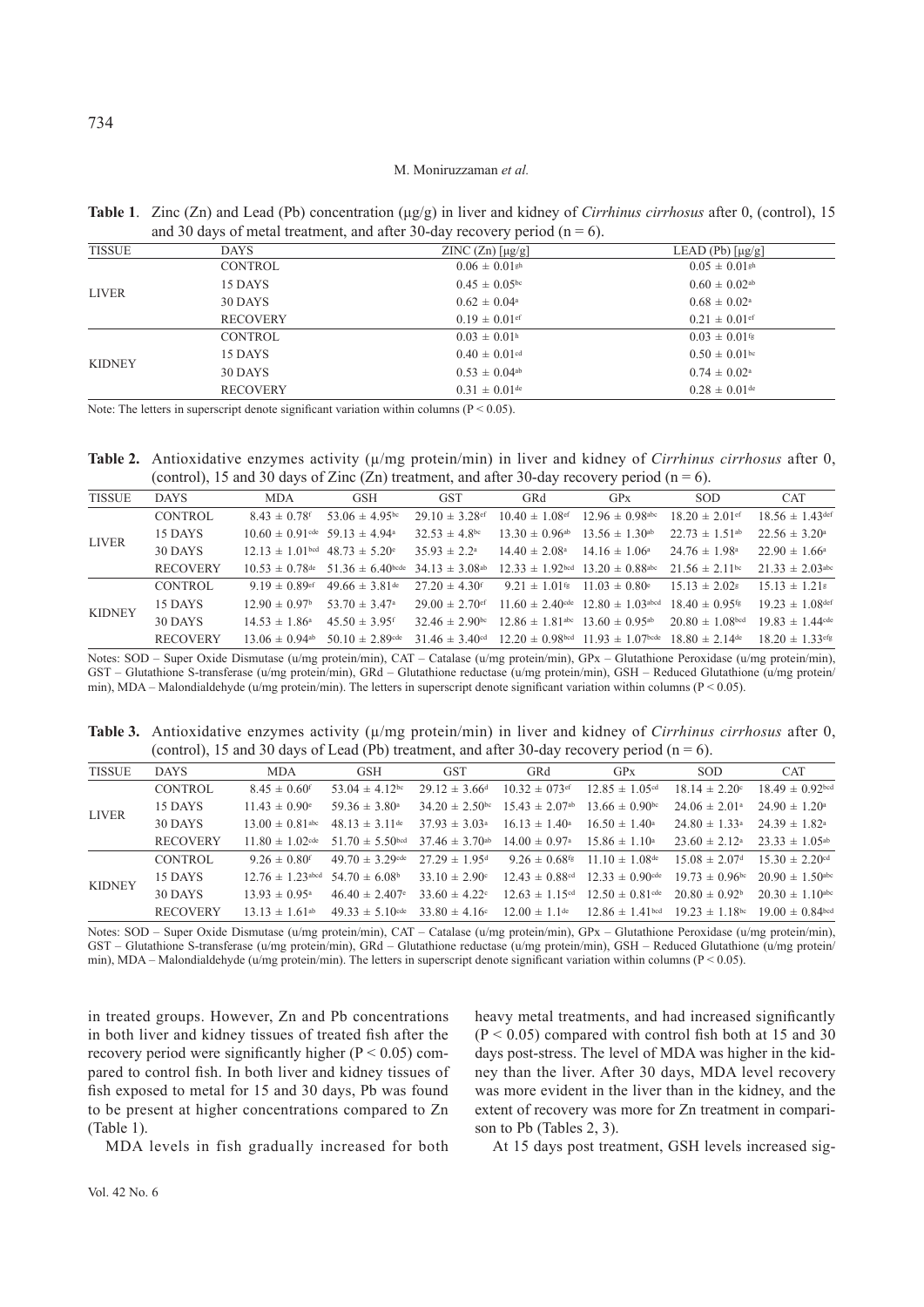Redox state and heat shock protein expression in fish exposed to metal

nificantly ( $P < 0.05$ ), but the levels decreased after 30 days. However, an increase was noted at the end of the recovery period, reaching basal levels similar to those in the control fish. GSH levels was found to be significantly higher ( $P < 0.05$ ) in the liver followed by kidney both in control and treated fish (Tables 2, 3).

Activities of both GRd and GST showed significant increase ( $P < 0.05$ ) after 15 days treatment, reaching the peak after 30 days of treatment and decreasing after the recovery period. Activities of both enzymes were found to be comparatively higher in the liver than in the kidney. Both GRd and GST showed higher activity in Pb-treated fish compared to those in Zn-treated fish (Tables 2, 3).

Both SOD and CAT activities were increased significantly (P < 0.05) at 15 days treatment and remained unchanged after 30 days of treatment for Zn and Pb. Activities of both enzymes were comparatively higher in Pb-treated fish compared to those in Zn treated fish. SOD activity was found to be significantly higher ( $P < 0.05$ ) in liver tissue than that in kidney tissue for both Zn- and Pbtreated fish (Tables 2, 3).

During Zn treatment, no significant change ( $P > 0.05$ ) was observed for GPx activity in the liver between control, 15-day, 30-day and recovery treatment groups. However, GPx activity in the kidney increased significantly  $(P < 0.05)$  in 15-day and 30-day Zn-treated fish compared to control (Table 2). Treatment with Pb for 30 days resulted in significant increase ( $P < 0.05$ ) in GPx activity in the liver compared to control, but no significant change  $(P > 0.05)$  was observed for GPx activity in the kidney between control, 15-day, 30-day and recovery treatment groups for Pb treatment (Table 3).

The HSP90 expression level in the liver of control fish was found to be higher than that of HSP70, while in kidney tissue the expression level of HSP70 was higher (Figs. 1, 2). The expression level of HSP70 showed a gradual and significant increase ( $P < 0.05$ ) in all the tissues with duration of treatment for Pb (Fig. 1). In Pbtreated fish, the HSP70 expression level was observed to be higher in the liver compared to the kidney (Fig. 1). Moreover, the expression level of HSP70 decreased significantly ( $P < 0.05$ ) after the recovery period in liver tissue, while that in the kidney showed no significant differences ( $P > 0.05$ ). The expression level of HSP90 in all tissues of fish increased with Pb treatment for 15 days, but further treatment and recovery period showed no significant change in HSP90 expression (Fig. 1). The expression level of HSP70 showed a significant increase  $(P < 0.05)$  in liver tissue with treatment duration for Zn treatment (Fig. 2). Treatment with Zn for 15 days was found to significantly increase ( $P < 0.05$ ) the expression

level of both HSP70 and HSP90 in kidney tissue, but further treatment and recovery period showed no significant change in HSP70 and HSP90 expression in that tissue (Fig. 2).

All the selected antioxidative enzymes (SOD, CAT, GST, GRd and GPx) showed significant amount of multicollinearity between the values (Figs. 3a and 3b). The stress marker (MDA) showed close correlation with both Pb and Zn (Figs. 3a and 3b). Non-enzymatic anti-oxidant GSH seemed to be correlated with none of the components. In Pb treatment, MDA and level of metal concentration were closely correlated with both HSP90 and HSP70. However, in Zn treatment, MDA and level of metal concentration were not closely correlated with HSPs, and instead remained in similar component with all the antioxidant enzymes (Figs. 3a and 3b).

## **DISCUSSION**

Concentration of heavy metal in the aquatic environment may result in serious damage to a large range of fish species and cause hormonal and physiological stress in the body. The current study has indicated that heavy metal-induced stress might influence several redox-related biomarkers and the redox homeostasis in carp *C. cirrhosus*. Metal accumulation in various tissues in fish varies due to differential metabolic demand between the species. Moreover, such accumulation is often influenced by different environmental factors and the feeding habit, habitat, age, sex and body weight of fish (Authman, 2008). Several studies have indicated tissue-dependent bioaccumulation pattern of heavy metals as observed in the present study (El-Moselhy *et al*., 2014; Malik *et al*., 2014). Relative rates of metal binding and release determine metal accumulation in various tissues. Generally, accumulation of Pb in tissues is proportional to the ambient concentration (Tao *et al*., 1999) but no such report was found for Zn accumulation. The comparative higher amount of lead in fish tissues may be due to its higher solubility in water and corresponding absorption by the organism through the skin and gills (Table 1). Besides, lead does not have any kind of biological essentiality, while zinc is essential for different biological functions (Serafim *et al*., 2012). Moreover, organisms have better mechanism to regulate the concentration of essential metals like zinc but not properly for non-essential metals such as lead (Sanches Filho *et al*., 2017).

The extent of lipid peroxidation in fish tissues changes under various stressful conditions and is known to be a sensitive indicator of damage to various tissues under different environmental conditions (Ho *et al*., 2013; Verlecar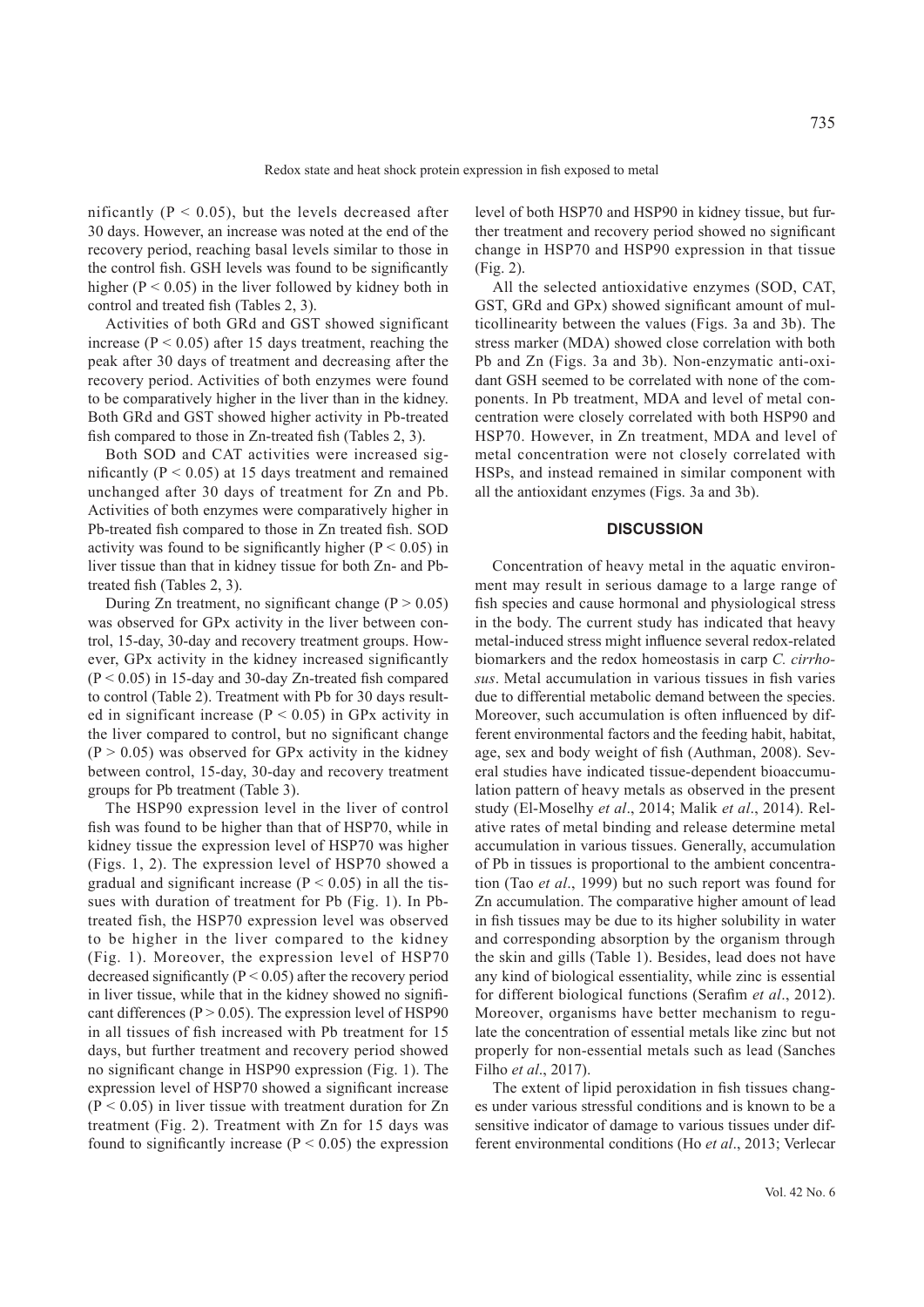

**Fig. 1.** Graph (a) and corresponding band pattern (b) showing intensity of HSP70 and HSP90 expression in duration-dependent Zinc (Zn) treatment and after recovery period in two different tissues of *Cirrhinus cirrhosus.* The letters over the graph denote significant variation (P < 0.05) in protein expression. β-actin was used as internal control, densitometric values are normalised.



**Fig. 2.** Graph (a) and corresponding band pattern (b) showing intensity of HSP70 and HSP90 expression in duration-dependent Lead (Pb) treatment and after recovery period in two different tissues of *Cirrhinus cirrhosus.* The letters over the graph denote significant variation (P < 0.05) in protein expression. β-actin was used as internal control, densitometric values are normalised.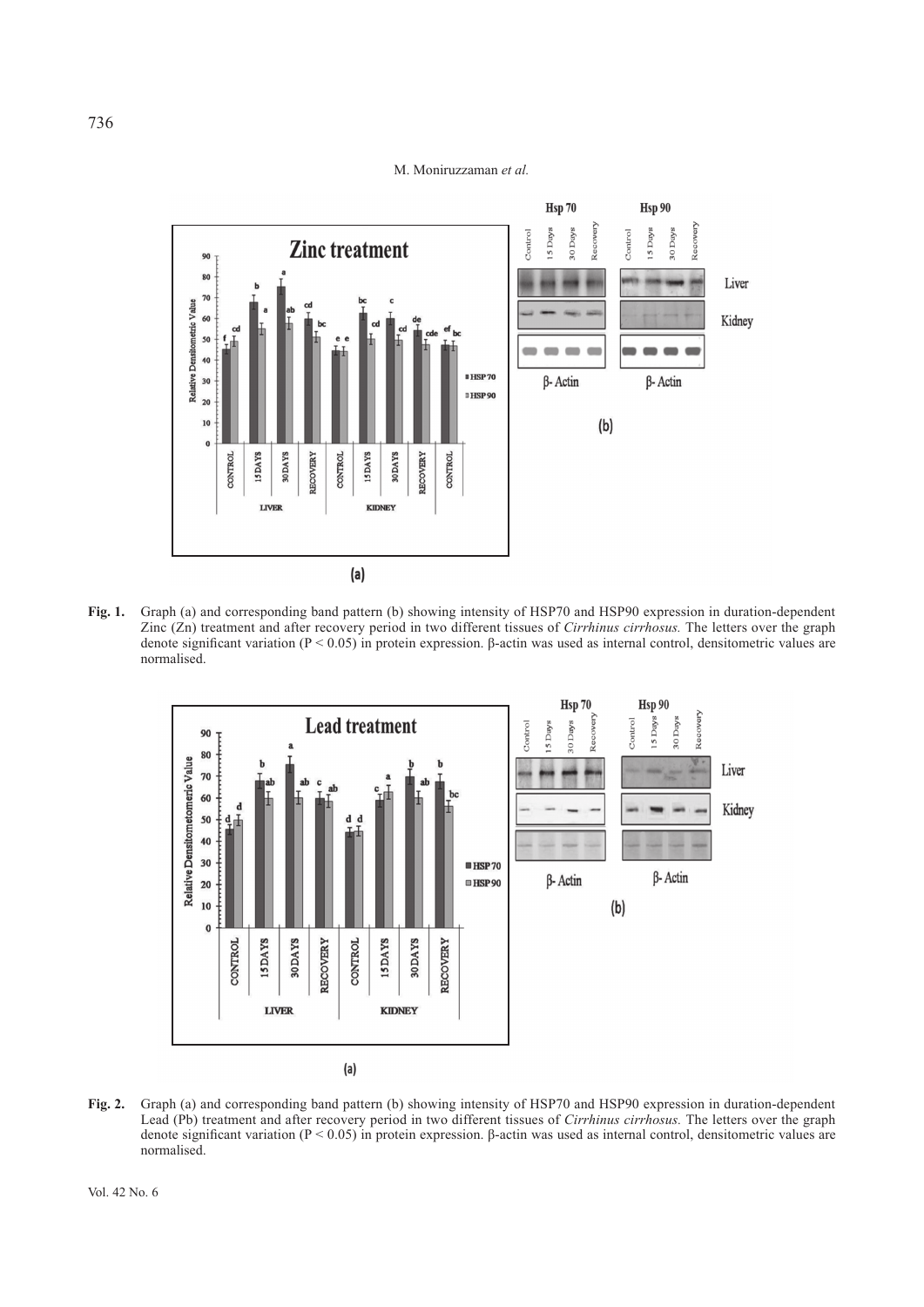

Redox state and heat shock protein expression in fish exposed to metal

**Fig. 3.** Ordination diagram of PCA of heavy metals zinc (a) and lead (b) concentrations and all the enzymatic and non-enzymatic parameters and HSP70 and HSP90 measured in the liver and kidney of *Cirrhinus cirrhosus*.

*et al*., 2007). In this study, high and persistent MDA levels in the kidney tissues might be indicative of the better and quick defensive strategy of kidney tissue and the possible variation of time taken by different tissues to initiate the expression of their protective enzymes. The MDA level in Pb-treated tissues was higher due to the metal's higher accumulation in the carp tissues.

Fish have both enzymatic and non-enzymatic antioxidative defense systems against ROS-related damage caused by heavy metal toxicity (Lesser *et al*., 2006). GSH is one of the major regulators of the intracellular redox state and plays an important role in the non-enzymatic defense system (Arrigo *et al*., 1999). The antioxidative enzyme GPx, which scavenges ROS and lipid peroxides (LPO) generated within cells, uses GSH as substrate (Nakano *et al*., 1992). The changing patterns of GSH levels in all the tissues observed in this study were similar to those in the livers of fish affected by other stressors (Valavanidis *et al*., 2006). At the initial post-stress stage of 15 days, GSH levels increased which may be consumed to eliminate ROS generated in the tissues and decreased thereafter during 30 days post-treatment. After recovery, GSH levels gradually increased again, which suggested enhanced synthesis and transport of GSH in this period. The liver is known to be the major source of GSH in vertebrates; therefore, the response of GSH was most in the liver in the current experiment and it helped liver tissue to acclimatize earlier than the kidney (Ishikawa and Matsuda, 1988).

Stress has often been found to induce changes in the expression of antioxidative enzymes in fish (Moniruzzaman *et al*., 2016). In particular, SOD catalyzes the reaction of dismutation of superoxide to  $O<sub>2</sub>$  and  $H<sub>2</sub>O<sub>2</sub>$ , and is considered to play key roles in the first step of the enzymatic antioxidative defense system (Zelko *et al*., 2002). Activity of both SOD and CAT was found to be higher in Pb-treated carp suggesting that Pb has more adverse effect and it might cause more oxidative damage to the carp tissues. As Pb is non-essential environmental metal while Zn is an essential metal (Sanches Filho *et al*., 2017), Pb is capable of producing more superoxide molecule which is reflected though higher level of SOD and CAT activity. Hence, increased SOD and CAT expression might indicate the tendency to neutralize the harmful effects of superoxide radicals for the initial period of stressful conditions in tissues. Different responses of CAT and GPx in the current experiment may indicate diverse mechanisms for regulation of their differentiality in individual expression pattern at mRNA level. GPx is more involved in the elimination of organic peroxides and, only to a much lesser degree, hydrogen peroxide. Both GRd and GST showed higher activity in Pb-treated carp and increased with the duration of stress. However, GSH levels may be suppressed due to loss of adaptive mechanisms and the oxidation of GSH to oxidised glutathione (GSSG) because of a severe oxidative stress. This indicates their role in eliminating the xenobiotic substances causing oxidative damage to the carp tissues and in maintaining the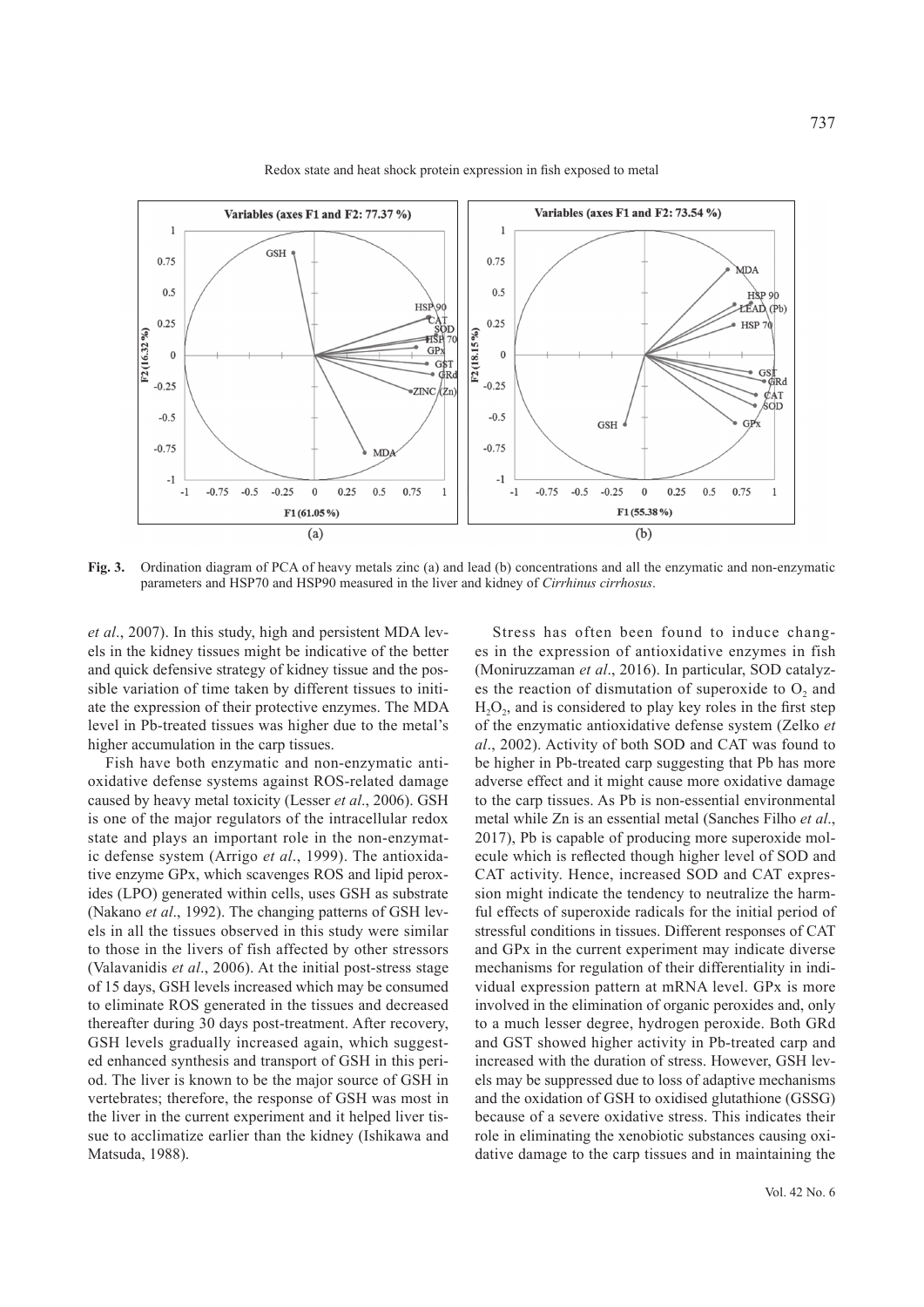GSH/GSSG balance in the cells. Whenever the generation of GSSG becomes higher than its reduction back to GSH, GSSG accumulates and is translocated outside the cell to avoid NADPH exhaustion (Kaplowitz *et al*., 1996; Keppler *et al*., 1997). Low GRd activity means the production of GSSG is low and GPx activity is also low. Consequently, this is followed by a depletion of the GSH pool (Eroglu *et al*., 2015). GSSG levels changed along with GSH levels, which indicates a transformation trend from GSH to GSSG during the oxidative stress. Such a correlation is demonstrated here to some extent possibly by the changing trends of GSH/GSSG ratio. Therefore, our current findings confirm the previous hypothesis regarding the crucial role of heavy metals in regulating several oxidation-reduction reactions, resulting in the formation of secondary components such as ROS (Charrier *et al*., 2014).

Organisms maintain a balance between generation and neutralization of ROS under normal physiological conditions. However, stress exposure and enhanced oxygen consumption are considered to promote the generation of excess ROS, such as  $O_2$ ,  $H_2O_2$ , hydroxylradical (OH), and peroxyl radical (ROO**.** ). The resulting ROS exceed primary scavenging capacity of an organism and attack different cellular components, such as nucleic acids, cytoplasmic proteins, lipids, and membranes (Dröge, 2002; Valavanidis *et al*., 2006). ROS production in cells, especially in the mitochondria and peroxisome, has been found to be increased in exercised mammalian muscle, stressed bivalve gills, chicken muscles, lugworm and cultured cells as compared with non-stressed control tissue (Keller *et al*., 2004; Heise *et al*., 2003). Increase in oxidative process during high concentration of heavy metal or any other pollution related stress causes ROS accumulation, and cellular protection against such damage is achieved mainly by enzymes such as SOD, CAT, GPx or GRd (Lin *et al*., 2015; Das *et al*., 2017). Non-enzymatic antioxidants (GSH and MDA) play a major role in the regulation of cellular oxidation-reduction cycle and generation of ROS. Radical-scavenging antioxidants like GSH are utilized during the reactions with ROS, and antioxidant status could be used indirectly to assess the free radical activity (Lü *et al*., 2010). In the present study, efforts were made to measure individual antioxidants (e.g., Glutathione or MDA or antioxidant enzymes) in the tissue homogenates to evaluate the interrelation between the total antioxidant capacity and inference of metal accumulation in ROS production and oxidative stress conditions. The status of enzymatic or non-enzymatic antioxidants in the current study might indicate either the rate of ROS production or how long it would take for oxidation

to cause the accumulation of ROS. Determination of antioxidative status per se is not the conclusive but an obvious indicator of the formation of ROS, though further experiment on free radical scavenging activity is needed to direct measurement of ROS accumulation and the oxidative damage (Hutcheson and Rocic, 2012). In the current study the lipid peroxide levels in fish tissues gradually increased with duration of treatment for both metals, indicating the generation of ROS. After short-term metal exposure GSH levels increased, but decreased as the treatment continued for 30 days. This indicates that the free radical scavenging activity of GSH decreased with increase in ROS accumulation. However, GSH levels returned to basal levels after 30 days of recovery, signifying a drop in the ROS level. Activities of all the antioxidant enzymes, except GPx, in stressed fish were significantly increased compared to those in control at 15 days and continued till 30 days of treatment, showing an inclination towards an increased ROS levels. Longterm effects of oxidative stress and ROS accumulation occur after antioxidant agents become low at 30 days of treatment and levels of free radicals become high. Thus, oxidative stress should be recognized as ROS imbalance which is ameliorated after the recovery period to prevent free radical-related tissue damage (Poljsak *et al*., 2013). Therefore, all these antioxidative biomarkers used in the current study can predict the state of the affected tissue by reflecting the ROS accumulation levels and the possible recovery time following metal induced oxidative damage. Current study strengthens the fact that diverse heavy metal toxicity implies altered degree of oxidative stress on different tissues in same species and persistency of toxicity also varies with defense mechanism of tissues.

The induction of various HSP families regarding environmental stressors, bacterial pathogens, and pollutants, has been reported in cell lines and various tissues of fish (Basu *et al*., 2002; Gabai *et al*., 1998; Iwama *et al*., 2006). In the current study, a higher magnitude of change was found in HSP70 expression levels in case of treatment with Pb and Zn treatment showed no such specific pattern of HSP expression. Such induction of different HSP for different metal exposure might indicate levels of protein damage, induced by stress due to heavy metal toxicity. The damage might vary for different exposure period and the response and recovery mechanism was diverse and case specific, as well. Increased expression of HSPs in the liver tissue might be responsible for the possible rapid recovery of these tissues than kidney. A redox state such as antioxidative state has already been reported to modulate the synthesis of HSPs as earlier observed in mammalian tissue (Jäättelä *et al*., 1998; Peng *et al*., 2000).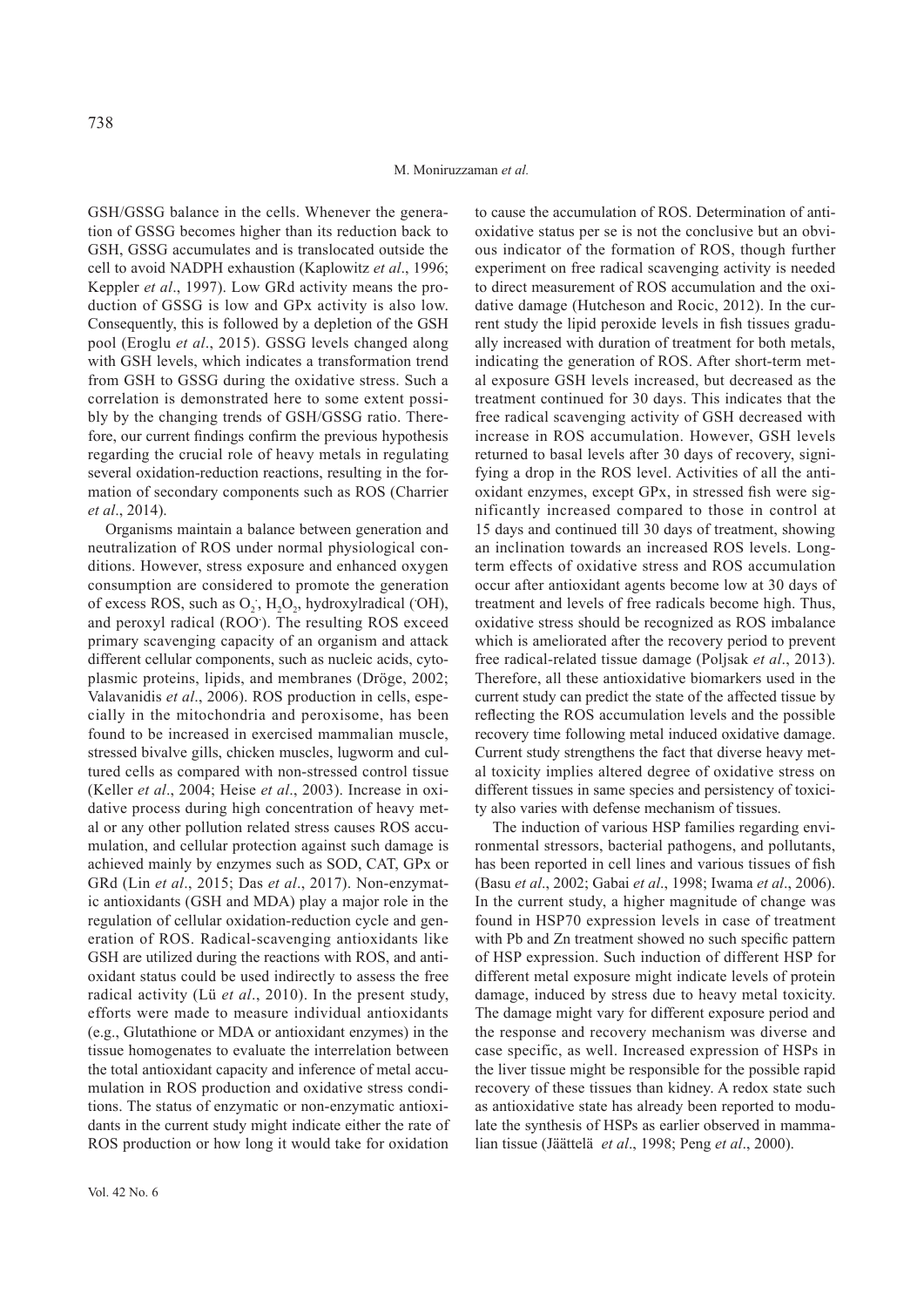Thus, the current results regarding the expression patterns of multiple redox-related biomarkers in response to heavy metal contamination stressors suggest that severe pollution due to heavy metal contamination induces oxidative stress in carp, which may enhance oxidation in the body and result in damage to tissues. When exposed to oxidative stress, the levels of GSH, CAT and SOD may primarily increase because of their de novo synthesis to protect tissues against oxidative damage. The stress marker (MDA) showed very close correlation both with Pb and Zn (Figs. 1-2 and Tables 1-2), though non-enzymatic anti-oxidant GSH seemed to be correlated with none of the component factors, signifying the presence of an independent signalling mechanism of organism to maintain the internal GSH level up to a certain levels of stress tolerance. In Pb treatment, MDA and concentration of heavy metal were closely correlated with both HSP90 and HSP70. However, in Zn treatment, MDA and concentration of heavy metal were not closely correlated with HSPs, and instead remained in similar component with all the antioxidant enzymes.

Our result on HSP expression pattern clearly suggests the critical role played by both HSPs after heavy metal toxicity, but the mechanism of their induction or the time needed for induction might vary with the levels and specification of toxicity.

In conclusion, shifts in the oxidative status due to metal accumulation in different tissues may result in the upor down- regulation of the expressions of several antioxidant genes and respective proteins and affects intercellular signalling process. Balance between the enzymatic and non-enzymatic antioxidants might play an important role in the tolerance against oxidative stress imposed by the metal accumulated stress in the kidney and hepatic tissue. The result of this study indicates the interrelation between the induction of HSPs and antioxidant factors in different tissues of carp in response to heavy metal toxicity. However, it is quite evident that HSPs act as molecular chaperones in the stress-affected tissues and activate the synthesis of the antioxidative proteins. Such molecular markers thereby might be of major interest against antioxidative stress in relation to the impact of pollution on natural aquatic ecosystems. Finally, it can be concluded that severe oxidative stress occurs due to metal induced ROS accumulation which ultimately leads to oxidative damage in the major metabolic organs of fish. However, a certain recovery period might overcome the moderate level of oxidative stress through modulation of cellular functions through the induction of HSP. Further studies will be needed to reveal the relationships between the redox state, oxidative stress, antioxidant factors and the fitness

in fish affected by heavy metal contamination.

# **ACKNOWLEDGMENT**

MM thankfully acknowledge DBT Research Associateship Programme, Govt. Of India, IISC, Bangalore, for financial support. Financial assistance from the Department of Environment (Sanction No. 1884/EN/P/T-VIII-2 /029/2013), Govt. of West Bengal, West Bengal, India is thankfully acknowledged.

**Conflict of interest----** The authors declare that there is no conflict of interest.

## **REFERENCES**

- Arrigo, A.P. (1999): Gene expression and the thiol redox state. Free Radic. Bio. Med., **27**, 936-944.
- Authman, M.M.N. (2008): *Oreochromis niloticus* as a biomonitor of heavy metal pollution with emphasis on potential risk and relation to some biological aspects. Global Vet., **2**, 104-109.
- APHA-AWWA-WPCF (1999): In standard methods for the examination of water and wastewater, 20th edn. American Public Health Association, Washington.
- Basu, N., Todgham, A.E., Ackerman, P.A., Bibeau, M.R., Nakano, K., Schulte, P.M. and Iwama, G.K. (2002): Heat shock protein genes and their functional significance in fish. Gene, **295**, 173-183.
- Boone, A.N. and Viajay, M.M. (2002): Constitutive heat shock protein 70 (HSC70) expression in rainbow trout hepatocytes: effect of heat shock and heavy metal exposure. Comp. Biochem. Physiol. C., **132**, 223-233.
- Charrier, J.G., McFall, A.S., Richards-Henderson, N.K. and Anastasio, C. (2014): Hydrogen peroxide formation in a surrogate lung fluid by transition metals and quinones present in particulate matter. Environ. Sci. Technol., **48**, 7010-7017.
- Chernoff, B. (1975): A method for wet digestion of fish tissue for heavy metal analyses. T. Am. Fish. Soc., **104**, 803-804.
- Das, D., Moniruzzaman, M., Sarbajna, A. and Chakraborty, S.B. (2017): Effect of heavy metals on tissue-specific antioxidant response in Indian major carps. Environ. Sci. Pollut. Res., **24**, 18010-18024.
- Deane, E.E. and Woo, N.Y.S. (2009): Modulation of fish growth hormone levels by salinity, temperature, pollutants and aquaculture related stress: a review. Rev. Fish Biol. Fish., **19**, 97-120.
- Dröge, W. (2002): Free radicals in the physiological control of cell function. Physiol. Rev., **82**, 47-95.
- El-Moselhy, Kh.M., Othman, A.I., El-Azem, H.Abd. and El-Metwally, M.E.A. (2014): Bioaccumulation of heavy metals in some tissues of fish in the Red Sea, Egypt. EJBAS, **1**, 97-105.
- Eroglu, A., Dogan, Z., Kanak, E.G., Atli, G. and Canli, M. (2015): Effects of heavy metals (Cd, Cu, Cr, Pb, Zn) on fish glutathione metabolism. Environ. Sci. Pollut. Res., **22**, 3229-3237.
- Feder, M.E. and Hofman, G.E. (1999): Heat-shock proteins, molecular chaperones, and the stress response: evolutionary and ecological physiology. Annu. Rev. Physiol., **6**, 243-282.
- Finney, D.J. (1971): Probit analysis 3rd ed. Chembridge University Press, London.
- Gabai, V.L., Meriin, A.B., Yaglom, J.A., Volloch, V.Z., Sherman and M.Y. (1998): Role of hsp70 in regulation of stress-kinase JNK: